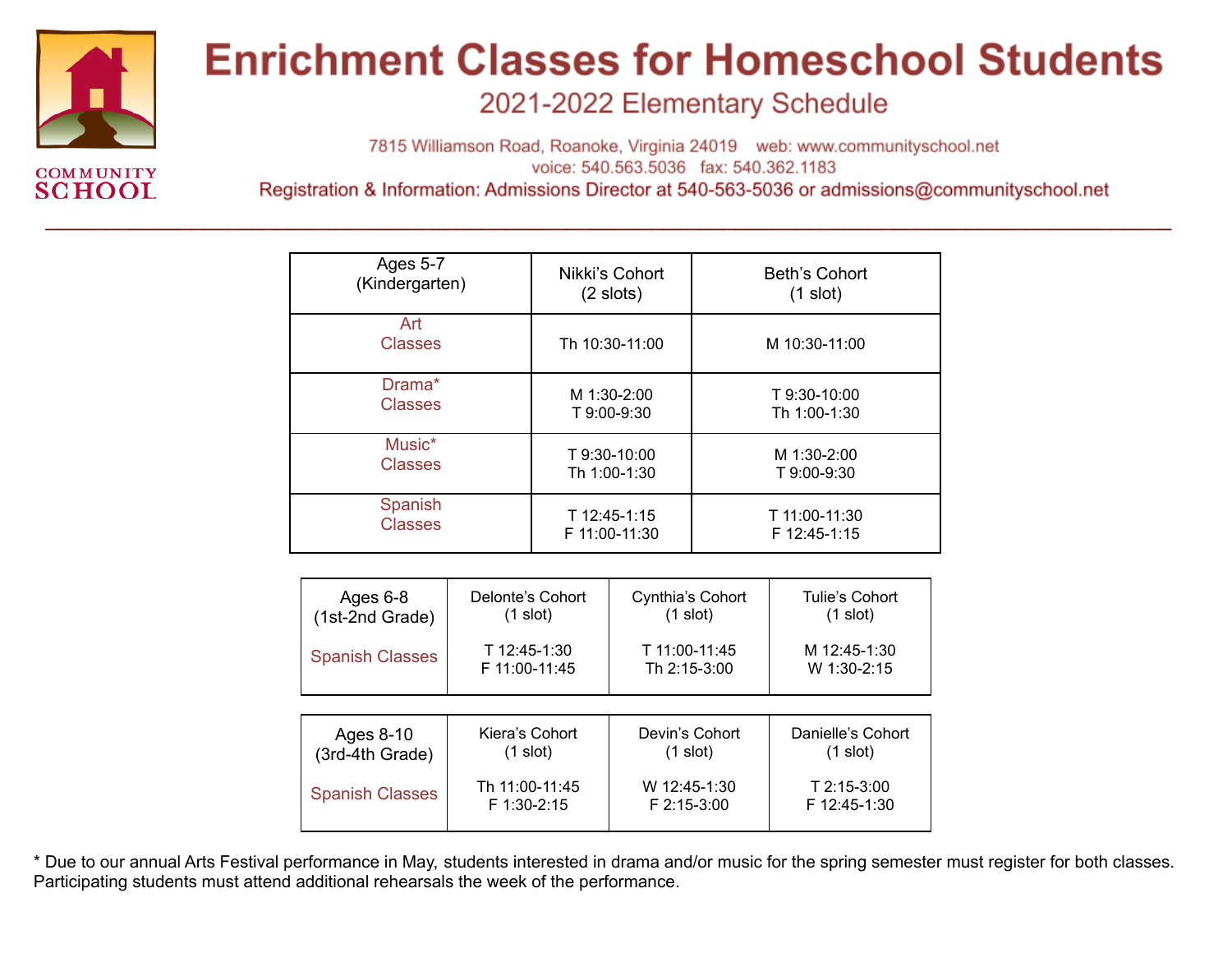

**SCHOOL** 

# **\_\_\_\_\_\_\_\_\_\_\_\_\_\_** *2021-2022 Tuition & Fees Homeschool Enrichment*

#### Elementary Classes

| Subject | Ages                                | <b>Class Meetings</b> | Annual  |
|---------|-------------------------------------|-----------------------|---------|
|         | (Level)                             | Per Week              | Tuition |
| Art     | $5 - 7$                             | $\mathbf{1}$          | \$250   |
|         | (K)                                 |                       |         |
| Music   | $5 - 7$                             | $\overline{2}$        | \$500   |
|         | (K)                                 |                       |         |
| Drama   | $5 - 7$                             | $\overline{2}$        | \$500   |
|         | (K)                                 |                       |         |
| Spanish | $5-7(K)$                            | $\overline{2}$        | \$500   |
|         | 6-8 $(1st/2nd)$                     | $\overline{2}$        | \$1000  |
|         | $8-10(3^{\text{rd}}/4^{\text{th}})$ | $\overline{2}$        | \$1000  |

### Middle School Classes

| Subject             | Level               | <b>Class Meetings</b> | Tuition  |
|---------------------|---------------------|-----------------------|----------|
|                     |                     | Per Week              | (annual) |
| <b>Friday Group</b> | $10-14$             | 10:00-3:00            | \$2100   |
| Electives*          |                     | Fridays               |          |
|                     | $(5th - 8th)$       |                       |          |
| Choir/Tech          | $10-14$             | 8:45-10:00            | \$415    |
| Club/Class Service  |                     | Fridays               |          |
| Activities          | $(5^{th} - 8^{th})$ |                       |          |

\*All 5 sessions including the half-day music/drama production class and half-day health education class that runs from mid-March through the Arts Festival performance in late May.

**\_\_\_\_\_\_\_\_\_\_\_\_\_\_\_\_**

#### Payment Schedules

Community School accepts payments by cash or check. We do not accept credit cards.

Parents pay tuition in two installments due by the 1st day of class and by January 20. Parents may choose to pay for Friday Group sessions individually with payments due by the 1st day of each session.

Students may not attend class until payment is received.

A \$25 per student registration fee is due annually.

A \$30 application fee is due when the admissions application is submitted.

Any changes to the above payment schedules must be approved in writing by the Administrative Director.

**\_\_\_\_\_** Please refer to your tuition contract for complete details.

**\_**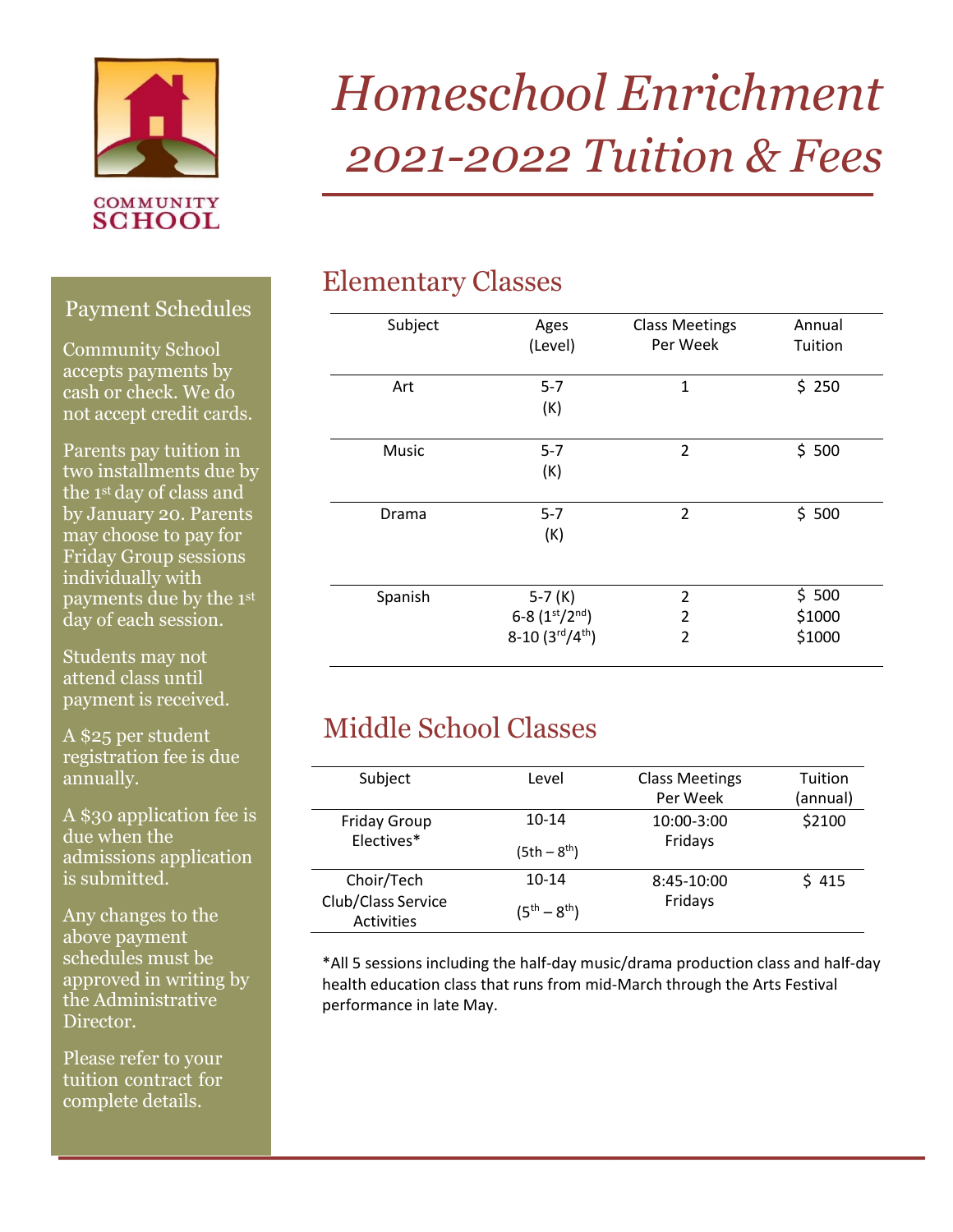

*The beautiful thing about learning is that nobody can take it away from you.*

*- B. B. King*







### **\_\_\_\_\_\_\_\_\_\_\_\_\_\_\_** *Homeschool Enrichment Family Guidelines*

## **Drop Off and Pickup**<br>
Homeschool parents are responsi

Homeschool parents are responsible for walking their children to the classroom and for meeting them at the classroom at the conclusion of each class, with the exception of middle school students attending for the full day for Friday Groups. Homeschool students may not walk from the parking lot to class by themselves or leave the classroom building without their parent, teacher, or a school administrator. If homeschool parents are late picking up their child, the child must remain in the enrichment classroom, an administrator's office, or seated on the chairs in the hallway outside the executive director's office.

### Recess and Non-Class Activities

Homeschool parents are responsible for full supervision of their children while they are on school property but not actively participating in an enrichment class.

Homeschool families are welcome to play on the school playground before or after their classes, but the parent(s) must be in attendance at all times.

Homeschool families are welcome to participate in any activities that are open to the whole school community. If a homeschool family is uncertain about an event, they should contact the admissions director.

Homeschool students are invited to participate in all field trips organized as part of their enrichment classes. They may not participate in field trips not directly related to their enrichment classes.

### School Communications

Homeschool families receive our weekly e-newsletter, *Quick Notes*, each Tuesday. Parents are responsible for reading *Quick Notes* for calendar updates, event information, and other school notices.

The Family Handbook, including our disciplinary policy, is posted on the website. The handbook applies to all students.

Parents are responsible for checking the school calendar posted on our website for scheduled early release, closure, and conference days. The enrichment teachers will notify homeschool parents of any alterations to their regularly scheduled class times not listed on the school calendar.

the main school number (540-563-5036) for up-to-date information. In the event of unscheduled weather delays, closures, or early releases, we use a web-based system to notify parents directly by text. You can also call

1. Homeschool students will receive a semester evaluation or